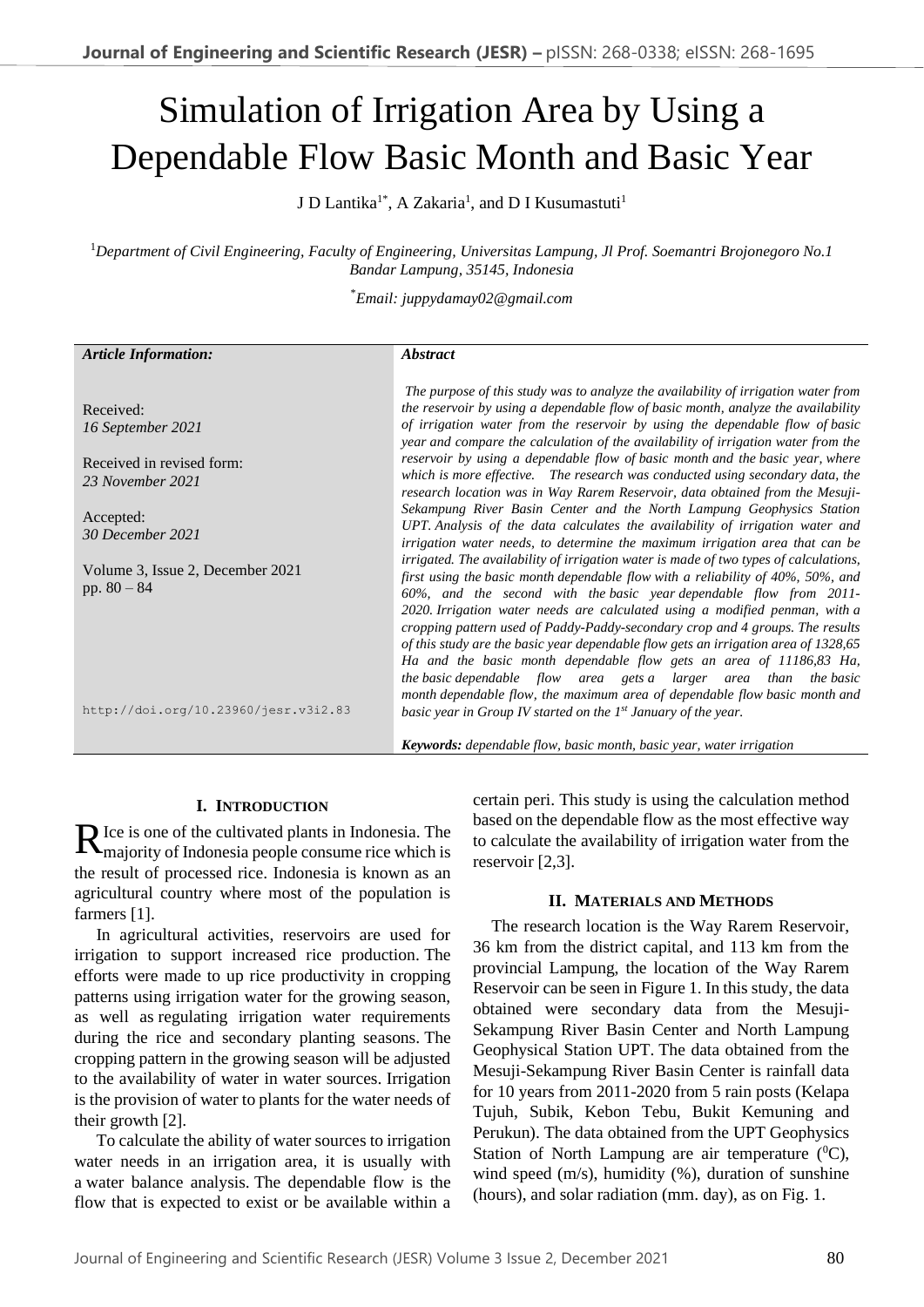

**Figure 1.** Way Rarem Reservoir

# *2.1. Availability of Irrigation Water*

Calculating the availability of irrigation water is using the FJ Mock concept. Rainfall data from the Mesuji-Sekampung River Basin Center is calculated annually. Then the dependable flow calculation with two types, first using the basic year dependable flow method from 2011-2020, and second using the basic month dependable flow method with a reliability of 40%, 50%, and 60%.

## *2.2. Irrigation Water Needs*

Analysis of irrigation water needs is calculating the inflow and outflow on agricultural land, the inflow into agricultural land is the discharge from the water source from effective rain, while the outflow out of agricultural land is evapotranspiration, percolation, water for land preparation.

The need for irrigation water is using empirical theoretical formulas taking into account meteorological factors. From the meteorological data, evapotranspiration was calculated using the modified Penman method. After getting the evapotranspiration value, land preparation (LP) was calculated using the method developed by van de Goor-Zijlstra, then calculated the effective rainfall [2-3].

Calculation of irrigation water needs is using a cropping pattern. The cropping pattern aims to get the minimum amount of irrigation water needed in the dry season. In the preparation of this cropping pattern, four initial planting groups with simulated,

- a. Group I started on November I,
- b. Group II started on December I,
- c. Group III started on December II, and

#### d. Group IV started on January I.

From these four groups, it is known that the need for irrigation water and the area that can be irrigated (Ha).

# **III. RESULTS AND DISCUSSIONS** *3.1. Availability of Irrigation Water*

To calculate the availability of irrigation water, the other concept is used [3]. Mock is used to estimate the discharge of a watershed based on the concept of water balance. The availability of irrigation water uses two models, the first is the basic year dependable flow from Y2011 to Y2020 and the second is the basic month dependable flow with a reliability of 40%, 50% and 60%. The results of the calculation of the basic year dependable flow in table1.

**Table 1.** Dependable flow basic year (m3/s)

| Jan   | Feb   | Mar  | Apr  | May  | Jun  |
|-------|-------|------|------|------|------|
| 7,57  | 7,84  | 8,22 | 8,24 | 7,15 | 6,13 |
| 7,12  | 9,19  | 6,42 | 8,37 | 7,56 | 6,42 |
| 10,12 | 8,61  | 7,95 | 8,14 | 7,17 | 6,93 |
| 7,91  | 9,37  | 7,91 | 8,03 | 7,33 | 6,24 |
| 9,98  | 9,77  | 9,18 | 8,13 | 6,35 | 5,91 |
| 8,89  | 9,72  | 9,16 | 7,90 | 6,55 | 6,20 |
| 7,67  | 8,88  | 8,19 | 8,18 | 6,14 | 6,61 |
| 6,84  | 10,79 | 9,01 | 8,13 | 6,71 | 6,43 |
| 7,71  | 10,87 | 9,66 | 8,21 | 6,08 | 5,73 |
| 9,42  | 7,71  | 9,14 | 9,85 | 8,71 | 6,80 |
|       |       |      |      |      |      |

continued..

| Jul  | Aug  | Sep  | Oct  | Nov  | Dec   | Quantity |
|------|------|------|------|------|-------|----------|
| 5,81 | 5,01 | 5,35 | 6,12 | 7,90 | 7,83  | 83,18    |
| 5,43 | 4,99 | 5,31 | 6,07 | 8,28 | 9,15  | 84,31    |
| 7,80 | 5,88 | 6,11 | 7,75 | 7,49 | 10,64 | 94,58    |
| 5,93 | 6,48 | 5,20 | 5,65 | 7,23 | 9,61  | 86,89    |
| 5,24 | 5,03 | 5,13 | 5,06 | 6,80 | 8,55  | 85,13    |
| 6,32 | 5,97 | 7,72 | 8,09 | 8,44 | 7,79  | 92,75    |
| 5,76 | 5,75 | 5,92 | 7,83 | 8,15 | 9,71  | 88,81    |
| 5,34 | 5,79 | 5,75 | 5,58 | 7,77 | 7,35  | 85,49    |
| 5,48 | 4,96 | 5,15 | 5,20 | 5,98 | 9,56  | 84,60    |
| 6,52 | 6,11 | 6,38 | 6,90 | 6,43 | 8,08  | 92,05    |

From the above data it is known that the dependable flow of basic year highs in 2013 is  $94,58$  m<sup>3</sup>/s, lowest was in 2011 at 83,18  $\text{m}^3/\text{s}$ .

The calculation of the basic month is sorting the discharge from the largest to the smallest by month, then calculations are determined the level of reliability based on the probability of occurrence following the Weibull formula, as presented by other [4]. Basic month dependable flow with a reliability of 40%, 50% and 60% can be seen in Table 2.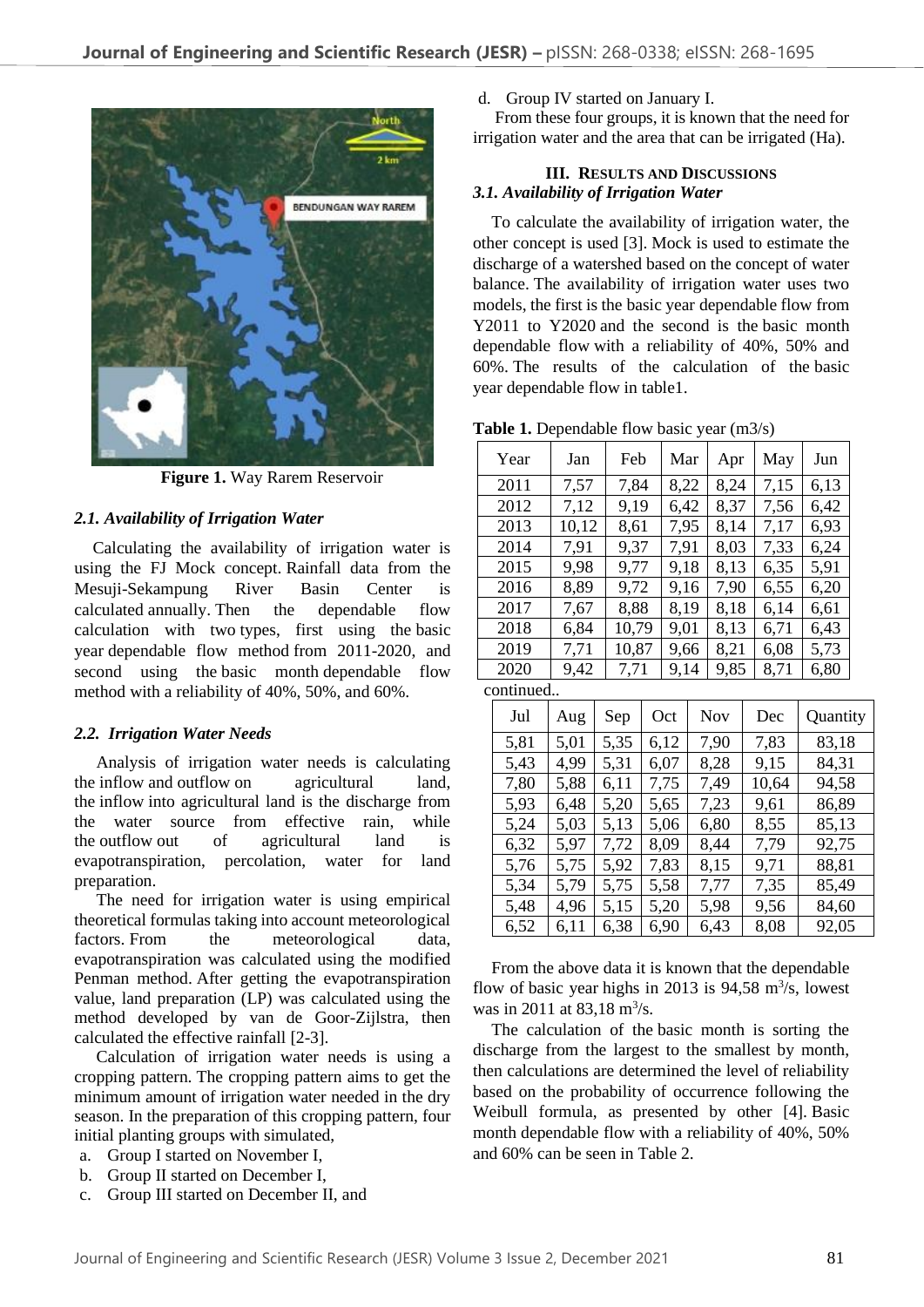| Dependable<br>flow | Jan  | Feb  | Mar  | Apr  | May        | Jun  |
|--------------------|------|------|------|------|------------|------|
| 40%                | 8,50 | 9,58 | 9,09 | 8,20 | 7,16       | 6,43 |
| 50%                | 7,81 | 9,28 | 8,62 | 8,16 | 6,93       | 6,33 |
| 60%                | 7,69 | 9,01 | 8,21 | 8,13 | 6,62       | 6,22 |
| continued          |      |      |      |      |            |      |
| Dependable<br>flow | Jul  | Aug  | Sep  | Oct  | <b>Nov</b> | Dec  |
| 40%                | 5,88 | 5,84 | 5,85 | 6,59 | 7,85       | 9,40 |
| 50%                | 5.79 | 5,77 | 5,55 | 6.10 | 7.63       | 8,85 |

**Table 2.** Dependable flow basic month  $(m^3/s)$ 

From the above data to the highest discharge in the dependable flow of 40% amounting to 9,58 m3/s in February, and the lowest at 60% dependable flow in the month of August at 5,32 m3/s.

60% 5,59 5,32 5,33 5,82 7,33 8,27

#### *3.2. Irrigation Water Needs*

The need for irrigation water is the volume of water needed to meet the needs of evaporation, water loss, water needs for plants by taking into account the amount of water provided by nature through rain and the contribution of groundwater [5]. In this study, evapotranspiration using the Modified Penman method. The results of the calculation of evapotranspiration can be seen in table 3.

**Table 3.** Evapotranspiration, ETO (mm/day)

| Month      | Jan  | Feb | Mar  | Apr  | May        | Jun  |
|------------|------|-----|------|------|------------|------|
| <b>ETO</b> |      |     | 4,40 | 3,47 | 3,44       | 3,33 |
| continued  |      |     |      |      |            |      |
| Month      | Jul  | Aug | Sep  | Oct  | <b>Nov</b> | Dec  |
| ETO        | 3.48 |     | 5,28 | 5,16 |            |      |

the calculation results

From the results, the highest evapotranspiration in September was 5,28 mm/day, and the lowest was 3,33 mm/day. The results of daily evapotranspiration using the Penman-Mointeinth method vary from 3,2 mm/day to 5,2 mm/day [6].

Land preparation (LP) is the work of wet soil processing starting from the first application of water, cleaning the straw and roots of the remaining rice plants until they are planted. The results of the calculation of land preparation can be seen in table 4.

|  | Table 4. Land Preparation (mm/day) |  |  |
|--|------------------------------------|--|--|
|--|------------------------------------|--|--|

|           |       |       | Month |            |       |      |
|-----------|-------|-------|-------|------------|-------|------|
| Jan       | Feb   | Mar   | Apr   | May        | Jun   | wher |
| 13,71     | 14,52 | 13,50 | 13,19 | 12,86      | 13,10 | Α    |
| continued |       |       |       |            |       |      |
|           |       |       | Month |            |       | Qand |
| Jul       | Aug   | Sep   | Oct   | <b>Nov</b> | Dec   |      |
| 12,89     | 13,55 | 4,40  | 14,02 | 14,04      | 13,42 | DR   |
|           |       |       |       |            |       |      |

The calculation method using van de Goor and Zlklstra is based on a constant water rate during the land preparation period. From the data above, it is known the highest land preparation in February was 14,52 mm/day and the smallest in July was 12,89 mm/day [6].

Analysis of irrigation water needs using a cropping pattern with four groups. The results of the calculation of four simulations of irrigation water needs with the paddy-paddy-secondary crops, irrigation water needs in table 5.

|           | <b>Irrigation Water Needs</b> |          |           |          |  |  |
|-----------|-------------------------------|----------|-----------|----------|--|--|
| Month     | Group I                       | Group II | Group III | Group IV |  |  |
| $Nov-01$  | 2,80                          | 1,07     | 1,51      | 1,33     |  |  |
| $Nov-02$  | 2,75                          | 2,75     | 0,68      | 1,47     |  |  |
| Dec-01    | 1,28                          | 2,64     | 2,64      | 1,39     |  |  |
| Dec-02    | 1,24                          | 1,24     | 2,60      | 0,97     |  |  |
| Jan-01    | 1,55                          | 1,37     | 1,37      | 2,69     |  |  |
| $Jan-02$  | 1,32                          | 1,54     | 1,37      | 2,69     |  |  |
| Feb-01    | 1,22                          | 1,26     | 1,47      | 1,30     |  |  |
| Feb-02    | 0,59                          | 1,20     | 1,25      | 1,27     |  |  |
| Mar-01    | 0,00                          | 0,62     | 1,22      | 1,48     |  |  |
| Mar-02    | 2,63                          | 0,00     | 0,60      | 1,25     |  |  |
| Apr- $01$ | 2,63                          | 2,63     | 0,00      | 1,04     |  |  |
| Apr-02    | 1,14                          | 2,67     | 2,67      | 0,56     |  |  |
| May-01    | 1,16                          | 1,16     | 2,63      | 0,00     |  |  |
| $May-02$  | 1,34                          | 1,15     | 1,15      | 2,57     |  |  |
| $Jun-01$  | 1,13                          | 1,34     | 1,16      | 2,64     |  |  |
| $Jun-02$  | 1,10                          | 1,13     | 1,34      | 1,16     |  |  |
| $Jul-01$  | 0,62                          | 1,14     | 1,17      | 1,20     |  |  |
| Jul-02    | 0,00                          | 0,62     | 1,14      | 1,39     |  |  |
| Aug-01    | 0,89                          | 0,00     | 0,70      | 1,36     |  |  |
| Aug-02    | 1,13                          | 0,90     | 0,00      | 1,33     |  |  |
| Sep-01    | 1,43                          | 1,21     | 0,93      | 0,78     |  |  |
| $Sep-02$  | 1,63                          | 1,42     | 1,21      | 0,00     |  |  |
| $Oct-01$  | 1,55                          | 1,56     | 1,36      | 0,88     |  |  |
| $Oct-02$  | 1,11                          | 1,58     | 1,59      | 1,18     |  |  |

**Table 5.** Irrigation water needs (l/s/ha)

From the calculation results, it is known that the highest irrigation water requirement in November-01 of 2,80 l/s/ha in group I.

To find out the area of irrigation that can be irrigated, use the formula [7]:

$$
A = (Qand / DR) * 1000 \tag{1}
$$

where:

| А | : The area that can be drained for a       |
|---|--------------------------------------------|
|   | certain alternative during                 |
|   | a certain period of time, ha               |
|   | Qand : Mainstay discharge over a period of |

time,  $m \frac{3}{s}$ 

: The demand for water intake is l/sec/ha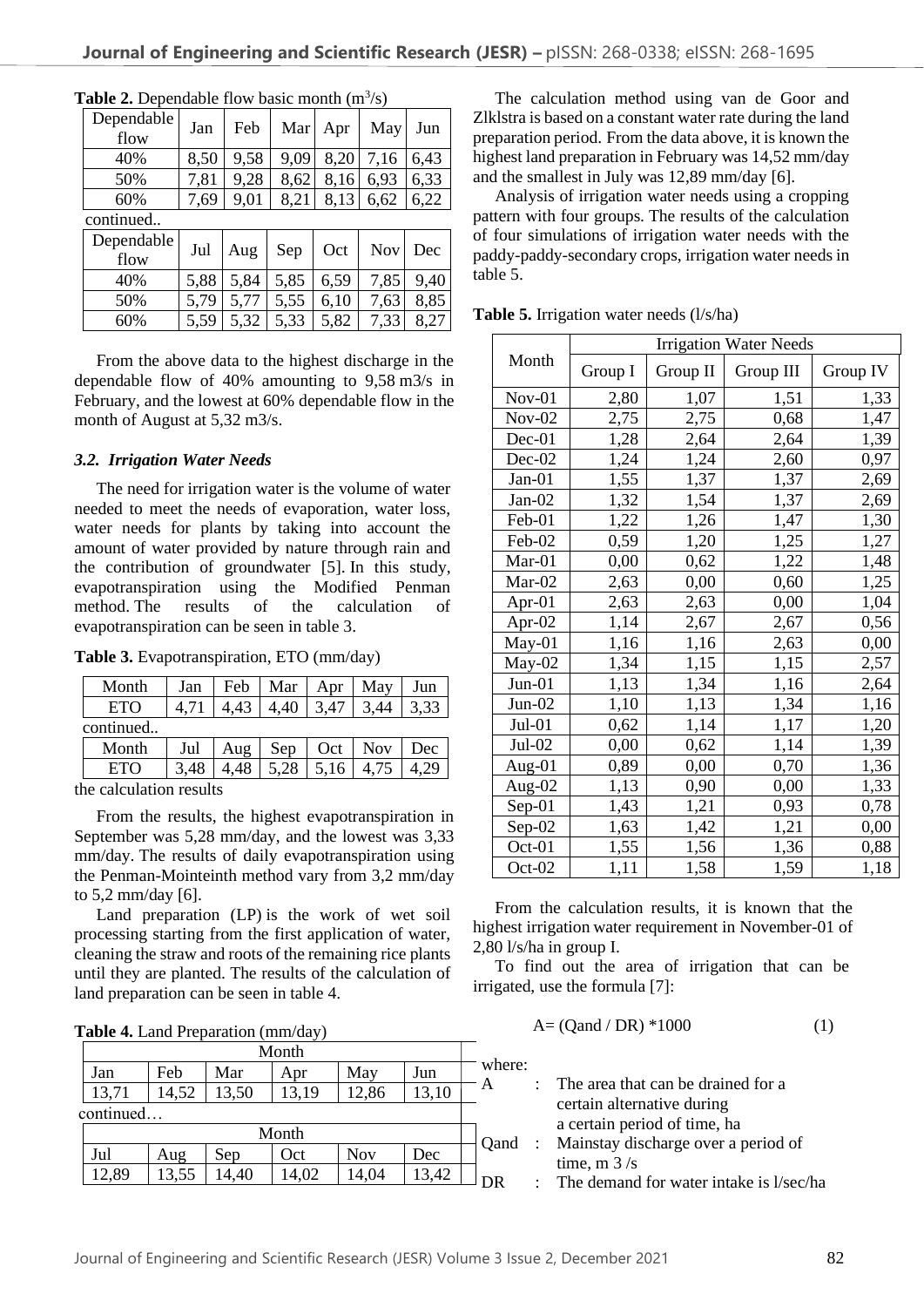Based on the calculation of the highest minimum area from the sum of the planting period in Group I, Group II, Group III and Group IV, the maximum yield is obtained in Group IV, both basic year mainstay discharge and Basic month mainstay discharge with a reliability of 40%, 50% and 60%. The data from the calculation of the highest minimum area for the sum of the planting period in group IV of the basic year dependable flow can be seen in table 6 and the basic month dependable flow, as presented on the table 7.

The maximum area that can flow through the area for the basic month dependable flow is 1186.83 Ha and the basic year dependable flow is 13286.65 Ha. the greater the dependable flow and the smaller the demand for water intake, the greater the area of land that can be drained [7].

The Way Rarem Reservoir has a main function as a water supply with a certain designation, namely flood control, water reservoir during the rainy season, irrigation and tourist attraction [8].

Based on the Regional Regulation of North Lampung Regency No. 4 of 2014 concerning the spatial plan of the North Lampung Regency in 2014-2034 that the Way Rarem Irrigation Area has an area of 9259 Ha. Thus, when compared with the calculation area, the highest minimum area of the total planting period for Groups I, II, III, and IV, the basic year dependable flow and the basic month dependable flow have a greater value compared to the planned area based on regional regulations.

| <b>Table 6.</b> The area that is flowed in the fourth category |
|----------------------------------------------------------------|
| of basic year dependable flow.                                 |

|                     |          |          | Group IV |          |          |
|---------------------|----------|----------|----------|----------|----------|
| Month               | 2011     | 2012     | 2013     | 2014     | 2015     |
| $Nov-01$            | 5948,53  | 6232,41  | 5635,78  | 5444,13  | 5116,14  |
| $Nov-02$            | 5368,95  | 5625,17  | 5086,68  | 4913,69  | 4617,67  |
| $Dec-01$            | 5649,13  | 6604,79  | 7678,70  | 6930,53  | 6171,95  |
| Dec-02              | 8076,25  | 9442,51  | 10977,8  | 9908,21  | 8823,70  |
| $Jan-01$            | 2812,96  | 2644,15  | 3756,49  | 2937,51  | 3707,49  |
| $Jan-02$            | 2818,15  | 2649,03  | 3763,42  | 2942,93  | 3714,33  |
| Feb-01              | 6035,25  | 7078,80  | 6631,14  | 7215,60  | 7524,09  |
| Feb-02              | 6148,57  | 7211,71  | 6755,64  | 7351,08  | 7665,36  |
| Mar-01              | 5558,02  | 5654,74  | 5505,00  | 5428,69  | 5492,04  |
| Mar-02              | 6580,61  | 6695,12  | 6517,83  | 6427,48  | 6502,49  |
| Apr-01              | 7902,70  | 7245,52  | 6876,86  | 7025,12  | 6093,10  |
| Apr-02              | 14761,53 | 13533,97 | 12845,36 | 13122,28 | 11381,36 |
| $May-01$            | 0,00     | 0.00     | 0,00     | 0,00     | 0.00     |
| $M$ ay-02           | 2776,91  | 2493,28  | 2693,13  | 2425,42  | 2294,34  |
| $Jun-01$            | 2318,56  | 2055,42  | 2949,97  | 2243,77  | 1981,33  |
| $Jun-02$            | 5265,36  | 4667,78  | 6699,29  | 5095,51  | 4499,52  |
| $Jul-01$            | 4842,95  | 4161,02  | 4898,77  | 5402,91  | 4192,80  |
| $Jul-02$            | 4193,61  | 3603,12  | 4241,95  | 4678,49  | 3630,63  |
| Aug-01              | 3686,38  | 3904,08  | 4494,17  | 3827,28  | 3773,99  |
| Aug-02              | 3773,88  | 3996,75  | 4600,84  | 3918,13  | 3863,57  |
| $Sep-01$            | 6835,74  | 7749,60  | 9889,36  | 7208,74  | 6463,90  |
| $Sep-02$            | 0,00     | 0.00     | 0,00     | 0,00     | 0.00     |
| Oct-01              | 6991,62  | 6929,25  | 8842,51  | 6445,65  | 5779,66  |
| $Oct-02$            | 5202,84  | 5156,43  | 6580,19  | 4796,55  | 4300,95  |
| MIN MT 1            | 2812,96  | 2644,15  | 3756,49  | 2937,51  | 3707,49  |
| MIN MT <sub>2</sub> | 2318,56  | 2055,42  | 2949,97  | 2243,77  | 1981,33  |
| MIN MT3             | 5202,84  | 5156,43  | 6580,19  | 4796,55  | 4300,95  |
| Result              | 10334,35 | 9856,00  | 13286,65 | 9977,83  | 9989.77  |

continued..

|           |          |          | Group IV |          |          |
|-----------|----------|----------|----------|----------|----------|
| Month     | 2016     | 2017     | 2018     | 2019     | 2020     |
| Nov-01    | 6355,90  | 6137.78  | 5846,69  | 4505.88  | 4839,48  |
| Nov-02    | 5736,63  | 5539,76  | 5277,03  | 4066,87  | 4367.96  |
| $Dec-01$  | 5620,12  | 7002,67  | 5303,30  | 6899,45  | 5829,10  |
| Dec-02    | 8034,78  | 10011.34 | 7581,84  | 9863,76  | 8333,55  |
| Jan-01    | 3302,60  | 2848.55  | 2540,80  | 2864,25  | 3500,03  |
| Jan-02    | 3308,69  | 2853.81  | 2545,49  | 2869,53  | 3506,49  |
| Feb-01    | 7486,97  | 6842,07  | 8310,70  | 8374,86  | 5938.31  |
| Feb-02    | 7627.54  | 6970.53  | 8466,73  | 8532,10  | 6049,80  |
| Mar-01    | 5336,54  | 5532,35  | 5492,04  | 5552,51  | 6654,68  |
| Mar-02    | 6318.38  | 6550.22  | 6502,49  | 6574,09  | 7879,03  |
| Apr- $01$ | 6283.85  | 5891,47  | 6435,07  | 5832,17  | 8349,51  |
| Apr-02    | 11737,66 | 11004,74 | 12020,13 | 10893,97 | 15596,12 |
| May-01    | 0.00     | 0.00     | 0.00     | 0.00     | 0.00     |
| $May-02$  | 2407.34  | 2568,17  | 2498,66  | 2227,48  | 2643,47  |
| Jun-01    | 2390,00  | 2180.20  | 2021,88  | 2074,14  | 2465.26  |
| $Jun-02$  | 5427,60  | 4951.16  | 4591,62  | 4710.29  | 5598,52  |
| Jul-01    | 4976.93  | 4789.36  | 4824,91  | 4130.96  | 5094.59  |
| Jul-02    | 4309.62  | 4147.20  | 4177,99  | 3577,09  | 4411,51  |
| Aug- $01$ | 5681.40  | 4358.59  | 4228.51  | 3788,10  | 4693.21  |
| Aug-02    | 5816,26  | 4462.05  | 4328,88  | 3878,01  | 4804,62  |
| $Sep-01$  | 10328,89 | 9994,64  | 7129,78  | 6633.66  | 8811,58  |
| $Sep-02$  | 0.00     | 0.00     | 0.00     | 0.00     | 0.00     |
| $Oct-01$  | 9235.51  | 8936.64  | 6375,05  | 5931,44  | 7878,82  |
| $Oct-02$  | 6872,64  | 6650,23  | 4744,01  | 4413,91  | 5863,05  |
| MIN MT 1  | 3302,60  | 2848.55  | 2540,80  | 2864.25  | 3500,03  |
| MIN MT 2  | 2390,00  | 2568,17  | 2021,88  | 2074,14  | 2465,26  |
| MIN MT 3  | 5736.63  | 5539.76  | 4744,01  | 4066,87  | 4367.96  |
| Result    | 11429.23 | 10956,49 | 9306,70  | 9005.25  | 10333,25 |

Table 7. The area flowed in group IV basic month dependable flow

|                     | Group IV               |                        |                        |
|---------------------|------------------------|------------------------|------------------------|
| Month               | Dependable<br>Flow 40% | Dependable<br>Flow 50% | Dependable<br>Flow 60% |
| Nov-01              | 5907,79                | 5741,23                | 5520,79                |
| $Nov-02$            | 5332,18                | 5181,85                | 4982,89                |
| $Dec-01$            | 6781,58                | 6388,37                | 5966,24                |
| $Dec-02$            | 9695,26                | 9133,11                | 8529,61                |
| Jan-01              | 3156,56                | 2900,88                | 2854.83                |
| $Jan-02$            | 3162,39                | 2906,23                | 2860,10                |
| Feb-01              | 7378,42                | 7147,20                | 6936,77                |
| $Feb-02$            | 7516,95                | 7281,39                | 7067,00                |
| $Mar-01$            | 6143,92                | 5824,84                | 5546,48                |
| Mar-02              | 7274,31                | 6896,52                | 6566,95                |
| Apr-01              | 7865,73                | 7829,17                | 7798,73                |
| Apr-02              | 14692,48               | 14624,18               | 14567,33               |
| $May-01$            | 0,00                   | 0,00                   | 0.00                   |
| May-02              | 2782,38                | 2691,98                | 2570.29                |
| $Jun-01$            | 2431,30                | 2395,12                | 2503,16                |
| $Jun-02$            | 5521,41                | 5439.23                | 5340.20                |
| $Jul-01$            | 4902,21                | 4822,34                | 5179,02                |
| $Jul-02$            | 4244.92                | 4175,76                | 4036,54                |
| Aug-01              | 4299,60                | 4244,77                | 4116,22                |
| Aug-02              | 4401,65                | 4345,52                | 4005,89                |
| $Sep-01$            | 7472,96                | 7086,63                | 6790,05                |
| $Sep-02$            | 0.00                   | 0.00                   | 0.00                   |
| $Oct-01$            | 7523,94                | 6960,44                | 6639,09                |
| $Oct-02$            | 5598,97                | 5179,63                | 4940,50                |
| MIN MT 1            | 3156,56                | 2900,88                | 2854,83                |
| MIN MT <sub>2</sub> | 2431,30                | 2395,12                | 2503,16                |
| MIN MT3             | 5598,97                | 5179,63                | 4940,50                |
| Result              | 11186,83               | 10475,63               | 10298,50               |